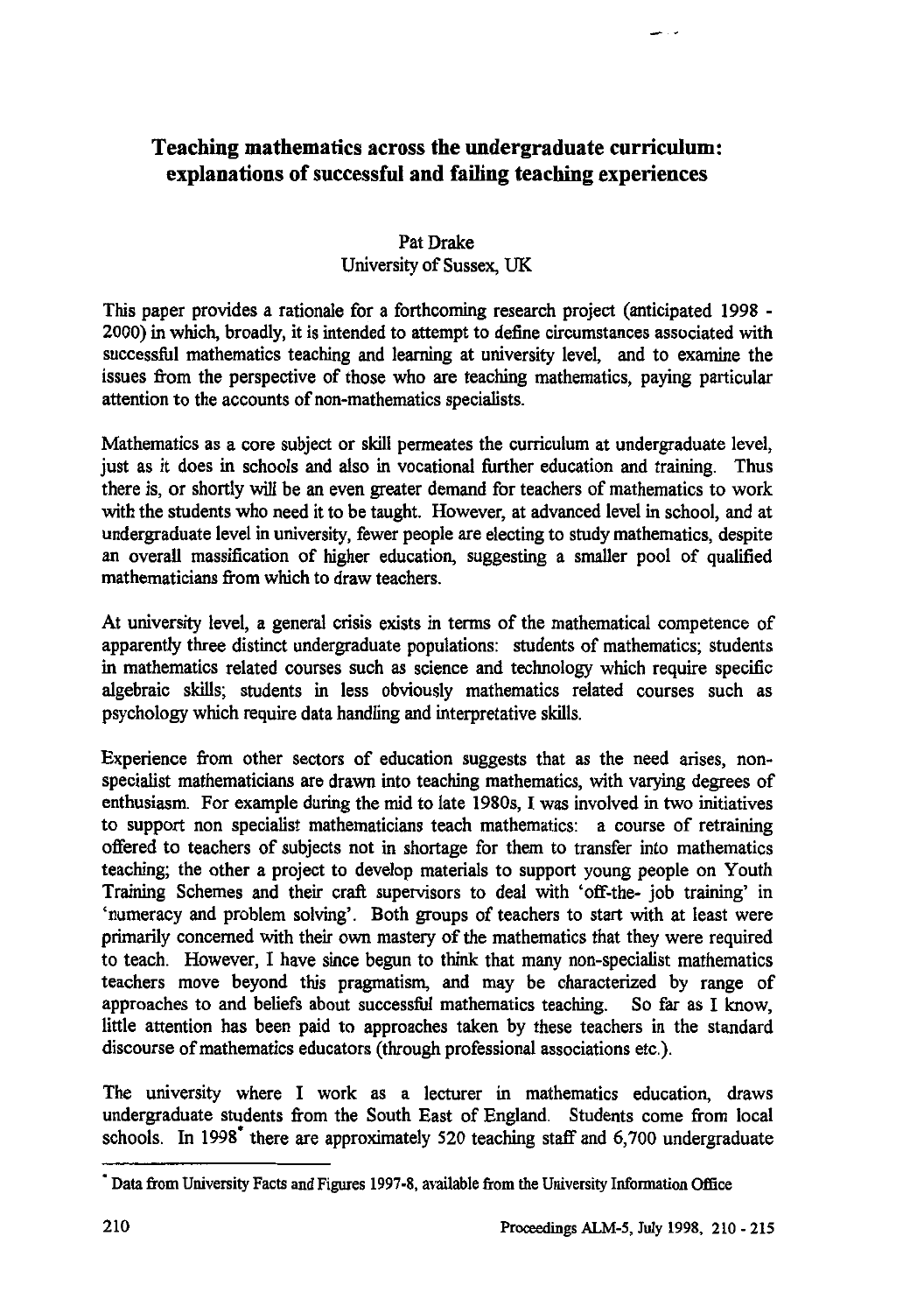**students, of whom 572 are studying mathematics, 2,200 mathematics related courses such as Science or Engineering, and a further 2000 on courses which are likely to require some level of mathematical competence, i.e. Social Sciences and Business. Using an overall staff: student ratio of 1:12 as a very rough guide, I suspect there may be as many as 40-50 specialist teachers of mathematics and up to 350 staff who may teach some mathematics to meet the needs of students on courses which need particular mathematical competences.**

**In Britain since 1980, the undergraduate population has increased approximately tenfold. We can parallel the massive increase in Higher Education with a decline in the workforce. Once upon a time not so very long ago, very few would enter university whereas thousands were streaming out of the factory gates. Now the workplace is likely to be more solitary, but the examination halls are bursting at the seams (Wolf, 1996). In this context, university lecturers are faced with bigger classes, more students, a wider range of ability. Schools on the other hand are preparing more people for higher education, and fewer for 'everyday life'. Indeed 'everyday life' for many young people is higher education, and furthermore, a further education in which study of some mathematics forms an explicit part. Despite this overall expansion, the number of students choosing to study mathematics at university is relatively falling. Numbers of post-16 students studying for straight mathematics A-levels, that is double Mathematics and Physics, are falling too (Fitz-Gibbon and Vincent, 1995).**

**Criticism of the way mathematics is taught is not new. However, it is now coming from an extended range of sources. Some mathematicians claim that the mathematics students at university show:**

- **(1) Serious lack of technical facility the ability to undertake numerical and algebraic calculation with fluency and accuracy;**
- **(ii) Marked decline in analytical powers when faced with simple problems requiring more than one step;**
- **(iii) Changed perception of what mathematics is in particular of the essential place within it of precision and proof.**

**(Tackling the Mathematics Problem, London Mathematical Society 1995)**

**There is also criticism of the mathematical understanding and facility with which students in mathematics-related courses are able to tackle context specific mathematical problems in their subject studies. Here a major difficulty is expressed by lecturers in mathematics related subjects such as Economics and Biology, who describe how the disappearance of specific topics from the school GCSE and A-level syllabuses have serious ramifications later on. Indeed fears of the lecturers are substantiated by the comments of external examiners, to the extent that at my university the University Academic Audit Committee in 1997 required a full cross-campus 'assessment of the problems stemming from the deficiencies in mathematical knowledge and abilities of students admitted to programmes in science and all data handling disciplines'. It does seem likely that in the face of the apparent extent and breadth of the problems that what is seen as appropriate mathematical knowledge will vary from context to context. Algebra has already been documented as poorly understood or applied in the context of Science, but it is unlikely**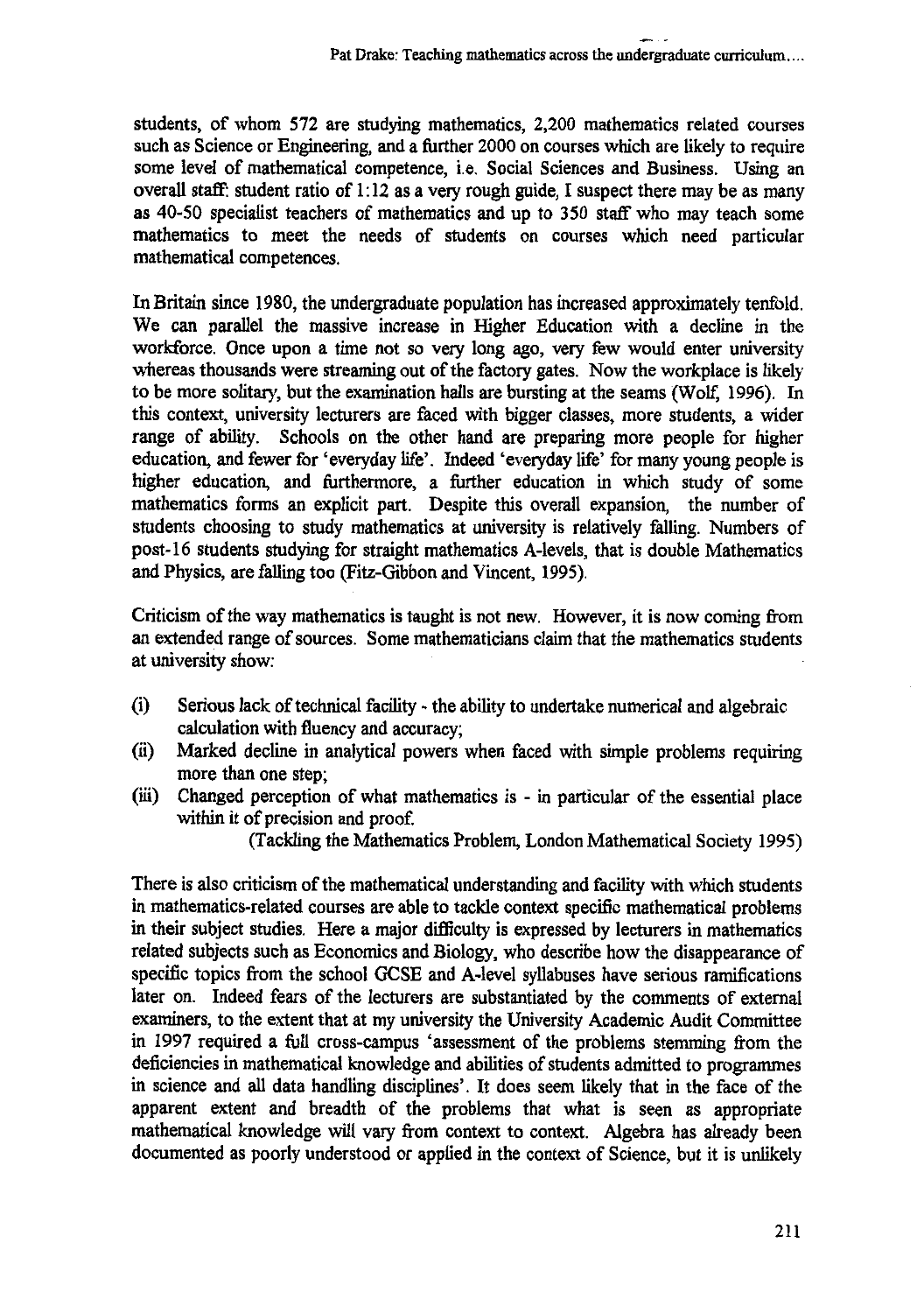**that this problem will be as significant in for instance Psychology as the ability to interpret data and construct appropriate inference or argument.**

**The construction of a curriculum, be this at school, in the context of workplace learning, or at a university of college, reflects the desires and aspirations of the society , as well as shaping them. A full discussion of curriculum and culture is outside the scope of this paper at this stage. Here it is enough to draw attention to one specific point. In England and Wales we have adopted the rhetoric of what has been called a commonor entitlement curriculum (see for example Lawton 1989) which reflects the notion that there are different aspects of human experience to be promoted in schools (scientific, aesthetic, logical, etc.). Following a series of recommendations by Sir Ron Dearing into postcompulsory education, all students thereafter, with the exception of those doing A-levels, are now required to do some mathematics post-16 on their GNVQ or NVQ programmes. A-level students intending to enter university are likely to have achieved Grade C at GCSE. . It would seem that whatever mathematics is being studied in schools and colleges, by all students at all levels, it is the wrong mathematics.**

**During my career I have worked with a number of groups of non-specialist mathematics teachers. When I was a school teacher, I worked with teachers of other subjects so that they could come in and support the mathematics teaching in the school. Later on in another job, I worked with YTS supervisors who had to teach mathematics as a core skill in the training offered to trainees (Drake, 1991). My master's dissertation documents the changing attitudes to mathematics exhibited by a small group of teachers who were retrained over the course of a year from being teachers of other subjects (Drake 1989). More recently, at a workshop in Zimbabwe I led a SWOT (strengths, weaknesses, opportunities, threats) analysis with a group of Teachers College lecturers. All the lecturers were preparing teachers for working in primary schools in Zimbabwe, and all teachers in primary schools in Zimbabwe teach all subjects in the curriculum. Some of the lecturers were specialist mathematicians, the majority though taught mainly other subjects. Table 1 sets out the responses to these non-specialists when asked to consider their teaching of mathematics in the context of their own subject area.**

**Both groups of teachers commented positively about coming to teach mathematics from the stance of a non-specialist mathematician. The Zimbabwean group in particular can be seen to offset interest in learners, wide general experience of teaching, a range of contexts from which to draw examples and the increased confidence that comes from maturity, against possible lack of knowledge, or poor experience themselves as learners. The group of retrained teachers were emphatic that study of mathematics itself rekindled interest in teaching at a mid-stage of their careers.**

**The theme of ALMS was 'Maths as part of lifelong learning'. This study will explore teachers as lifelong learners of mathematics. The purpose of project is to begin to compile a portfolio of circumstances when mathematics is taught and learned successfully, from the perspectives of both teachers and learners. Of particular interest are the perspectives brought by enthusiastic non-specialist teachers of mathematics, especially those teaching in courses such as Engineering or Psychology, and the research**

**Although this is not a requirement for all degree programmes everywhere.**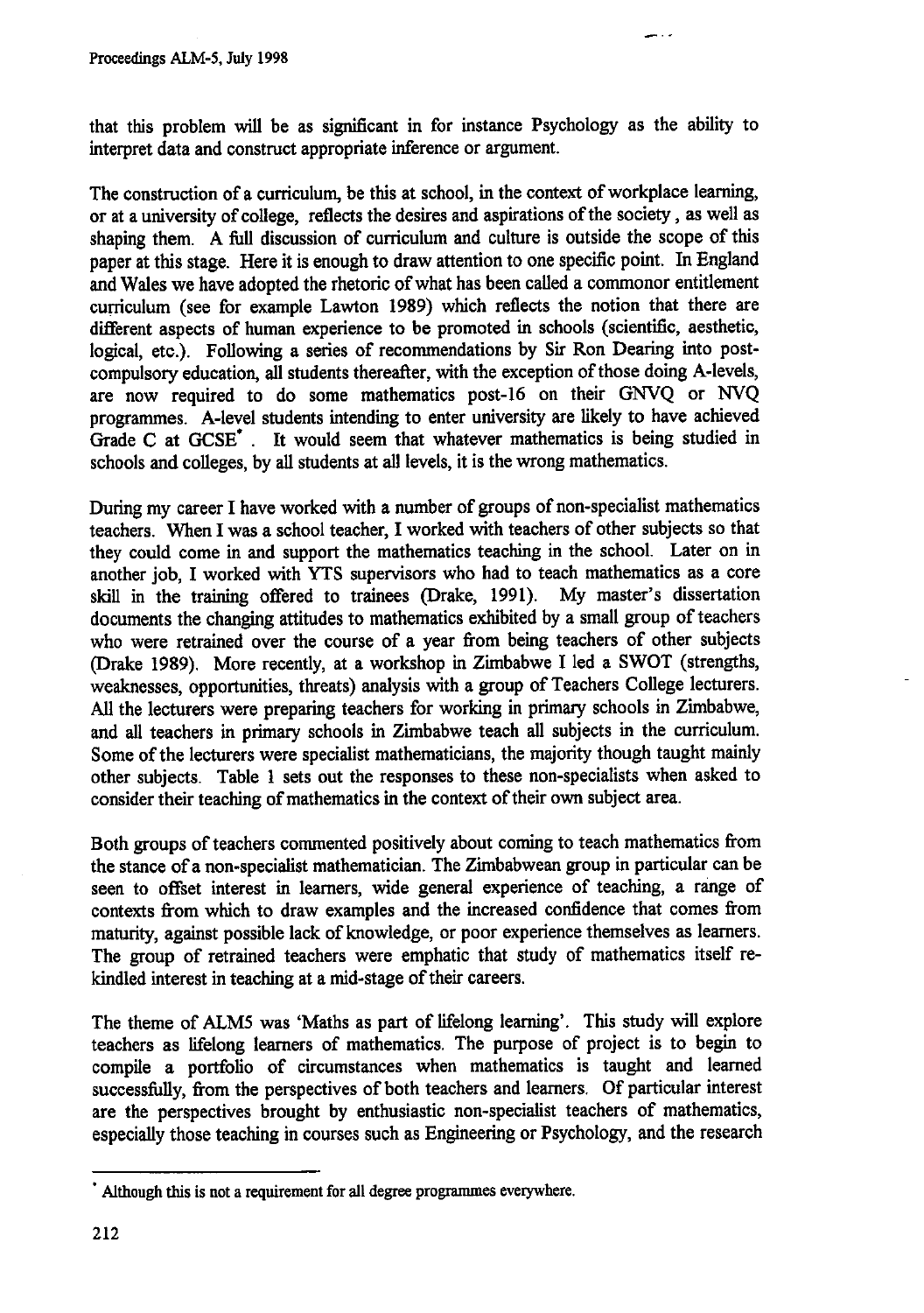**questions are framed to probe how these teachers integrate their own teaching to their learning of mathematics.**

**A baseline survey will establish who teaches mathematics to undergraduates in the university on which courses it is required, and how it is provided. Then the project will investigate what draws non-specialist mathematicians into this domain. Are nonspecialist teachers be characterized in any way, for example by their enthusiasm for teaching per se, or their attitude to mathematics, or indeed by their views as to what mathematics actually is? Do non-specialist teachers of mathematics have noteworthy experiences of learning mathematics? Are non-specialist mathematics teachers particularly aware of the difficulties faced by learners? Have they had to adapt to changes in career direction?**

**How do teachers of mathematics describe successful teaching experience? Is successful teaching experience: defined by learning dependent on the nature of the mathematical ideas to be taught; dependent upon the teacher's ability to choose appropriate problems; determined through opportunities for verbalizing between teacher and learners; dependent on the teacher being able to choose appropriate and meaningful context and purpose for the mathematical activity; dependent on the teachers recognition of learners difficulties and their willingness and/or confidence to engage in mathematical discussion about these; connected with initial recognition by teacher or learner of shared culture/gender/ethnicity?**

**To what extent are difficulties in teaching mathematics related to pragmatic considerations such as the time available to teach it in, the need to 'cover' a particular syllabus, size of teaching group, etc.; related to previous poor experience of teaching; related to previous**

**poor experience of learning mathematics on the part of the teacher; related to insufficient mathematical knowledge or skill; related to insufficient knowledge of the context within which the mathematics is required or to be applied; related to insecurity in pedagogy, for instance teaching 'mixed ability groups', or inadequacy of curriculum resources?**

**The project field work is scheduled to be conducted during the academic year 1998-9, and I hope to report again to ALM as the work progresses.**

## **References**

**BBC/Sheffield City Polytechnic (1990)** *Maths in the Workplace.* **Sheffield: PAVIC Publications.**

- **Bibby, N (1985)** *Curricular Discontinuity: a Study of the Transition in Mathematics from Sixth Form to University.* **University of Sussex Education Area Occasional Paper No. 12.**
- **Bliss, J and Ogbom, J (1997)** *Students Reactions to Undergraduate Science* **published for The Nuffield Foundation by Heinemann Educational Books, London.**
- **Brown, M. (1996)** *Keynote Address,* **British Society for Research into Learning Mathematics, Loughborough, May 1996**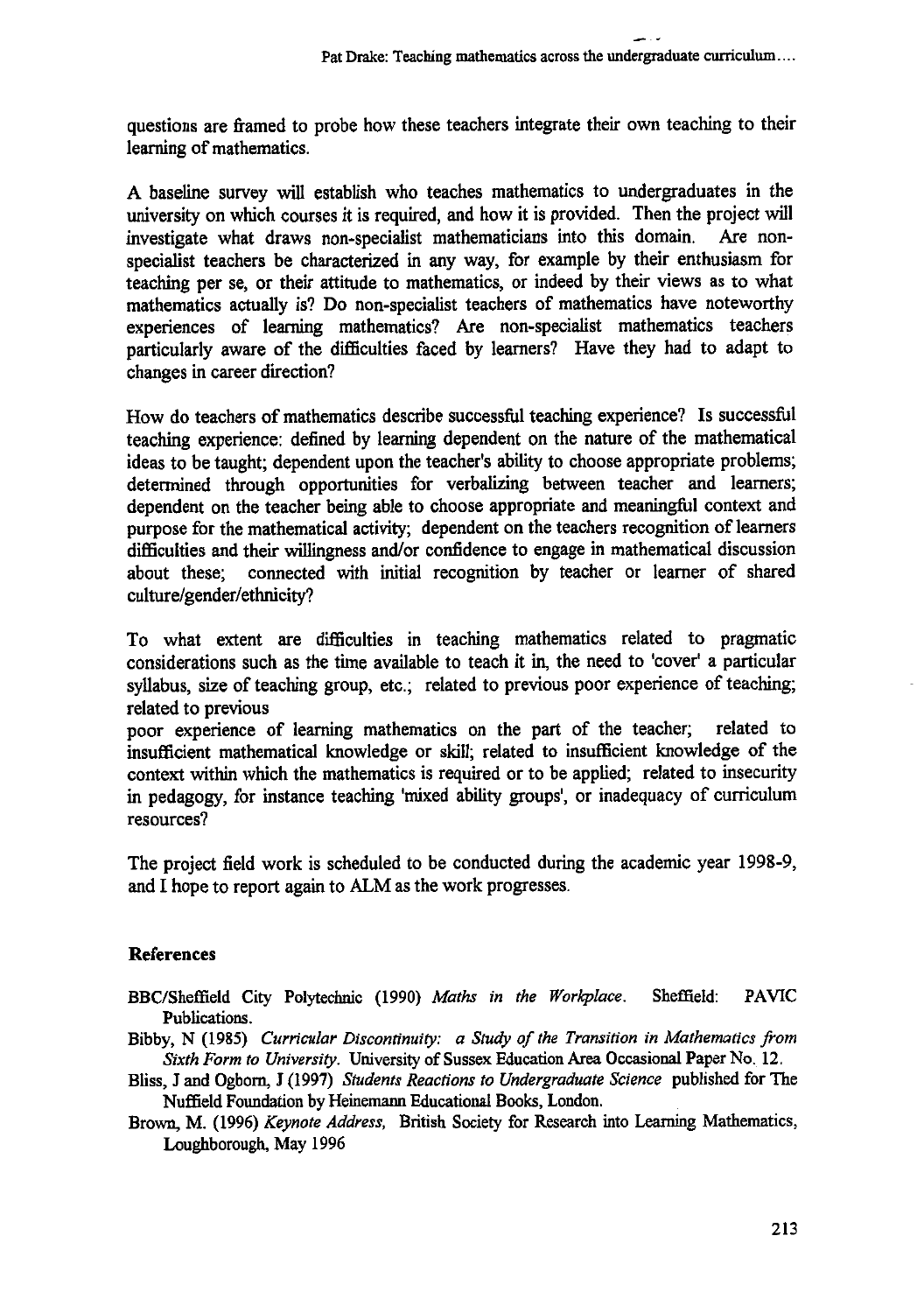- **Casey, K. and Apple, M. (1989) 'Gender and Conditions of Teachers Work: The Development of Understanding in America'. In Acker, S. (ed.)** *Teachers, Gender and Careers.* **Lewes: Falmer Press.**
- **Chitty, C. (1989)** *Towards a new education : the victory of the new right?* **London: Falmer Press.**
- **Cockcroft, W.H. (1982)** *Mathematics counts:* **report of the Committee of Inquiry into the Teaching of Mathematics in Schools under the chairmanship of W.H. Cockcroft. London : H.M.S .0.**
- **Dearing,R (1993)** *Implications of the Dearing report in 1993-4.* **National Curriculum Council School Examinations and Assessment Authority.**
- **Dearing, R (1997)** *Higher education in the learning society.* **National Committee of Inquiry into Higher Education.**
- **Drake, P (1989)** *Mathematics Retraining:* **an evaluation of the retraining of teachers in subjects not in shortage to teach mathematics. unpublished MA dissertation, Institute of Education University of London.**
- **Eraut, M, Alderton, J, Cole, G, Senker, P (1998)** *Development of Knowledge and Skills in Employment.* **University of Sussex Research Report No. 5**
- **Fitz-Gibbon, C.T. and Vincent, L. (1994)** *Candidates Performance in Public Examinations in Mathematics and Science.* **A report commissioned by SCAA from the Curriculum, Evaluation and Management Centre University of Newcastle Upon Tyne.**
- **Harris, M. (1991) (ed.)** *Schools, Mathematics and Work.* **Lewes: The Falmer Press.**
- **Lawton, D. (1989)** *Education, Culture and the National Curriculum.* **London: Hodder & Stoughton.: Cambridge University Press.**
- **London Mathematical Society, Institute of Mathematics and its Applications, Royal Statistical Society (1995)** *Tackling the Mathematics Problem.*
- **Sutherland, R. and Pozzi, S. (1995)** *The Changing Mathematical Background of Undergraduate Engineers.* **The Engineering Council.**
- **Stewart, I. and Tall, D. for Gresham College (1995)** *The Mathematical Ability of School Leavers.* **Day Seminar, contributions from Stewart, Tall, Saunders, Howson, Belsom, Mond (Rapporteur).**
- **Wolf, A. (1996)** *The Tyranny of Numbers: Credentials, Competition and Standards in a Global Economy.* **Inaugural Professorial Lecture, Institute of Education, October 14 1996.**